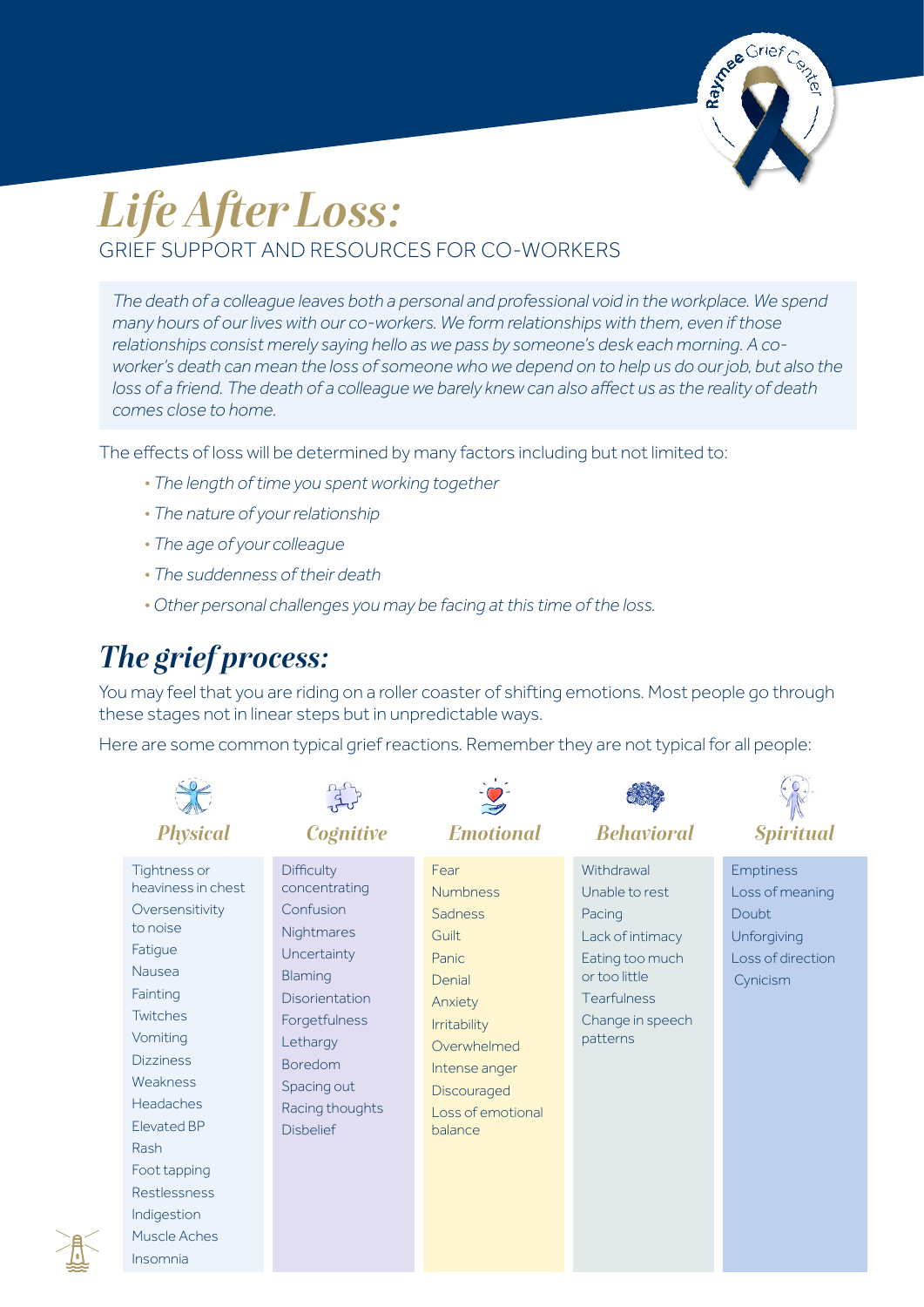While some staff will quickly return to normal functioning, some who were closer to the person who dies, or those for whom the death triggered possible painful memories, might exhibit some of the following:

- *• Decreased concentration and memory*
- *• Sleep disturbances and fatigue*
- *• Changes in eating habits*
- *Sadness and tearfulness*
- *• Headaches, muscle tension and stomach aches*
- *• Irritability and frustration*
- *• Depression and emptiness*

On a team level you may find yourself and your co-workers experiencing:

- *• Decreased individual and team morale,*
- *• Strained staff relationships,*
- *• Reduced productivity,*
- *• Low energy and poor concentration,*
- *• Higher rates of absenteeism*

## *Supporting an employee after a death*



It's a good idea to:

- *• Talk to staff regularly to see how they're coping*
- *• Signpost staff to any support that's available to them*



It might be appropriate to honor the person who died with others at work. For example, you might consider:

- *• Organizing a book of condolence for staff to share their memories of the person who died*
- *• Holding an event or service to honor the person who died, inviting the family or next of kin as well, if appropriate*



Supporting an employee after a death can help them:

- *• Feel valued*
- *• Reduce their stress or anxiety*
- *• Avoid or reduce sick leave*
- *• Keep a good working relationship*
- *• Keep the workplace productive*

It's important to communicate with your employee to ask what support they need from you, and also to let them know what support you can offer.

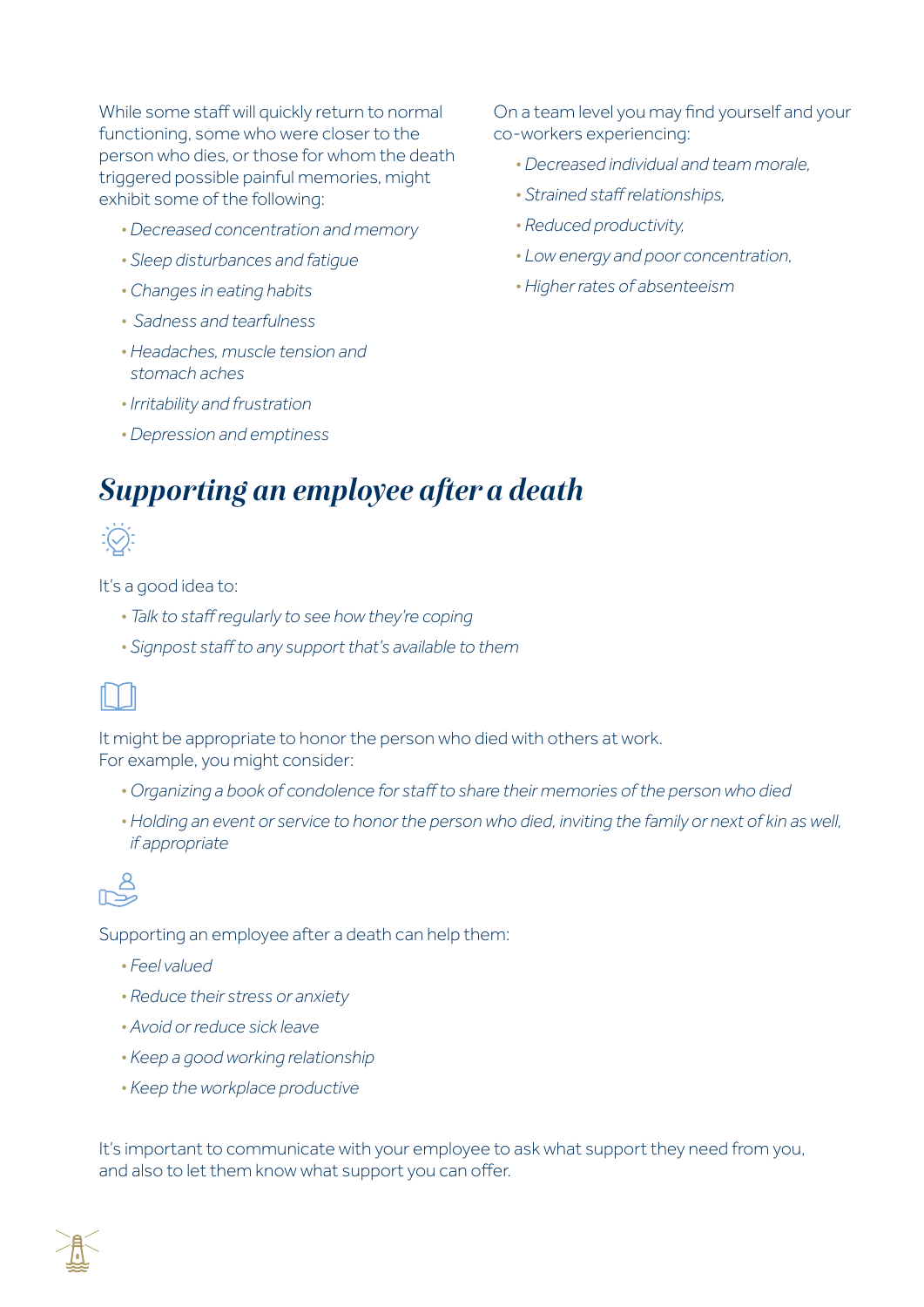## *Advice for Friends & Family*

- Offer solidarity through listening, not advice giving. *1*
- **It is not helpful to say: "It could have been worse" or any statements starting with "At least."** *2*
- SPEND TIME WITH YOUR LOVED ONE. *3*
- REASSURE HIM OR HER THAT THEY ARE SAFE. *4*
- *Offer practical support and help him/her with everyday tasks like cleaning, cooking, running errands. 5*
- **Give them some private time.** *6*
- Don't take their anger or irritability personally. *7*
- Avoid judgment about the person's actions during this time. *8*
- *Remember they are sensitive and may misinterpret or overreact to some of the things you may say. 9*
- BE AWARE THAT THEIR MEMORY OR CONCENTRATION MAY BE AFFECTED. *10*
- Keep up regular, interested, and caring contact. *11*
- IF YOU HAVE ANY CONCERNS ABOUT THEIR SAFETY, DON'T AVOID ASKING. CALL YOUR GP OR A MENTAL HEALTH COUNSELOR TO PROVIDE THEM WITH EXTRA SUPPORT AND EVALUATION. *12*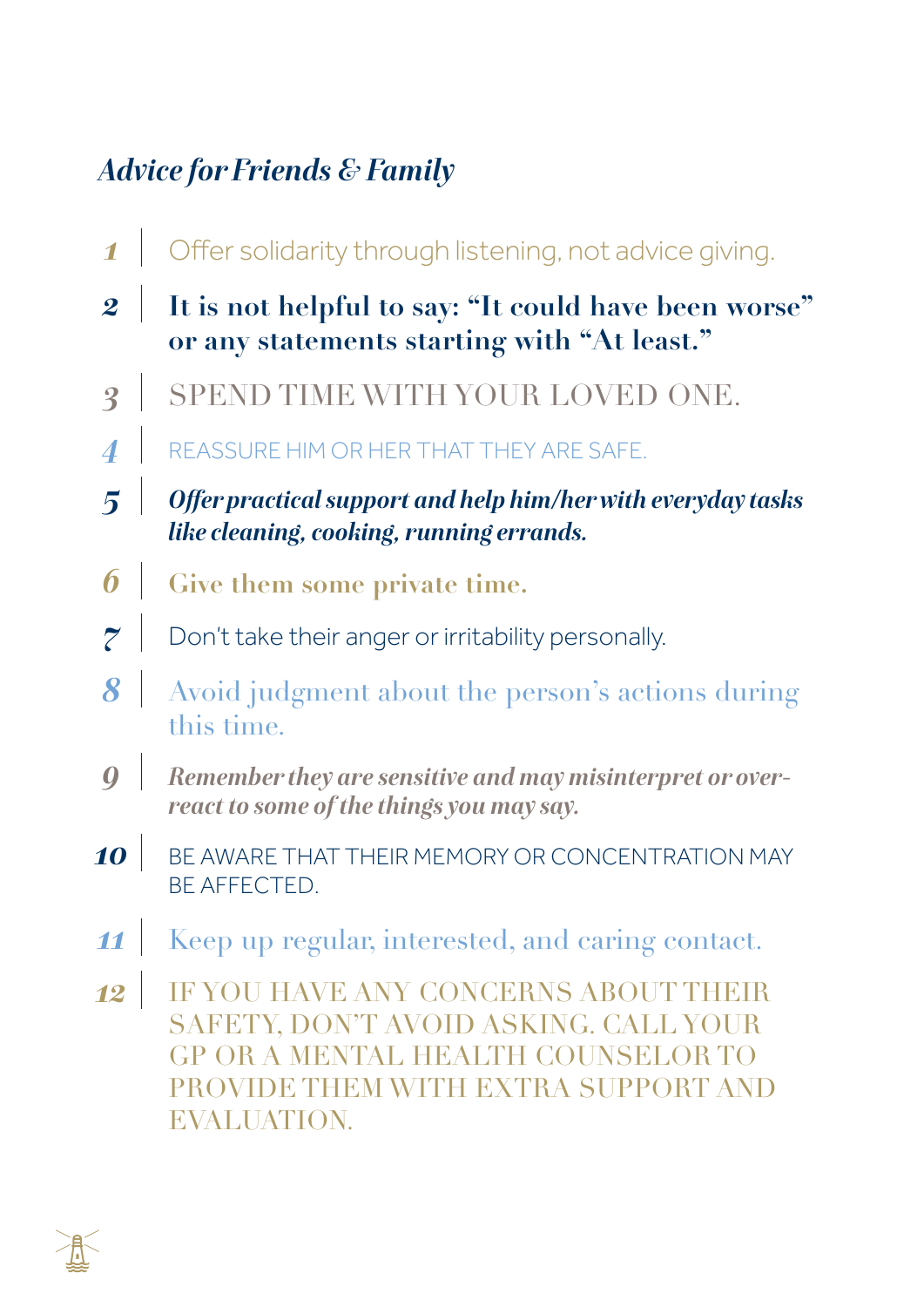Never forget that you are not a professional. It is very hard supporting a person who is going through grief and containing their emotions. Always remember to offer professional sources of support.

There are various ways of getting support through exterior sources.

#### At The LightHouse Arabia, we offer:

- *•* Mental Health First Aid (MHFA) training programs to equip individuals (Adults and Teens) and organizations with the skills to identify and assist someone who is developing a mental health challenge, or is experiencing a mental health crisis
- *•* Crisis Resilience and Crisis Response services
- *•* Mental health and wellness seminars for corporations.

## *Helpful Resources:*

Vlogs, Podcasts and Videos:

*•* Understanding Grief

by Farah Dahabi (LCSW), Clinical Social Worker and Mental Health First Aid UAE Director, The LightHouse Arabia

*https://www.youtube.com/watch?v=Y\_asHc\_hfqo*

#### *•* Grief During Times of COVID-19

with Aisling Prendergast (MSc), Psychologist and Grief Support Services Lead and Juan Van Wyk (MSc), Clinical Psychologist, The LightHouse Arabia

*https://www.youtube.com/watch?v=vTc0NXbYkNU*

*•* Journey Through Grief by Aisling Prendergast (MSc), Psychologist and Grief Support Services Lead, The LightHouse Arabia

*https://www.youtube.com/watch?v=ExX2BDReaQ0*

*•* We Don't "move on" from Grief. We Move Forward with it

by Nora McInerny

*https://www.youtube.com/watch?v=khkJkR-ipfw*

*•* The Journey of Grieving with Dr. Edith Eva Eder

*https://www. youtube.com/watch?v=Cwdo8\_qwjog&t=371s*

#### Book:

- *• The Year of Magical Thinking* by Joan Didion
- *• It's OK that You're Not Ok* by Megan Devine
- *• The Wild Edge of Sorrow* by Francis Weller
- *• Dancing at the Pity Party* by Tyler Feder
- *• The After Grief* by Hope Edelman
- *• Levels of Life* by Julias Barn